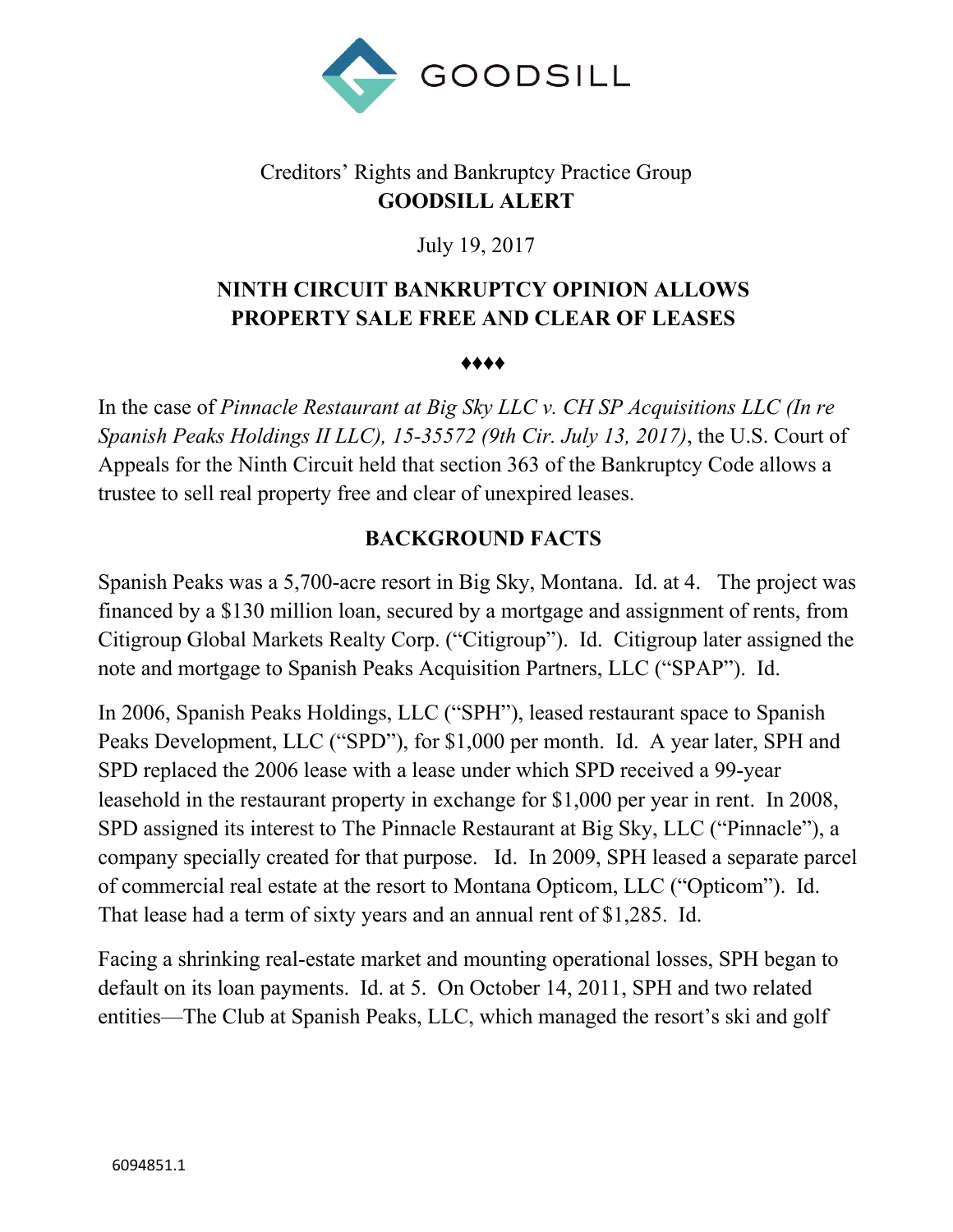facilities, and Spanish Peaks Lodge, LLC, which managed its real-estate sales—filed for chapter 7 bankruptcy protection.  $Id.$ <sup>1</sup>

SPH's largest creditor was SPAP, which had a claim of more than \$122 million secured by the mortgage on the property. Id. SPAP subsequently assigned its interest to CH SP Acquisitions, LLC ("CH SP"). Id. The trustee and SPAP agreed to a plan for liquidating "substantially" all of the debtors' real and personal property. Id. Their stipulation contemplated an auction with a minimum bid of \$20 million. Id. It further stated that the sale would be "free and clear of all liens." Id.

The trustee then moved the Bankruptcy Court for an order authorizing and approving the sale "free and clear of any and all liens, claims, encumbrances and interests," except for certain specified encumbrances, and that other specified liens would be paid out of the proceeds of the sale or otherwise protected. Id. at 6. The Pinnacle and Opticom leases were not mentioned in either the list of encumbrances that would survive the sale or the list of liens for which protection would be provided. Id.

Pinnacle and Opticom both objected to "any effort to sell the Debtors['] assets free and clear of [their] leasehold interests," arguing that Section 365 of the Bankruptcy Code gave them the right to retain possession of the property notwithstanding the sale. Id. at 6. After a hearing, the Bankruptcy Court authorized the sale and did not rule on Pinnacle's and Opticom's objections. Id. Instead, the Bankruptcy Court deferred the decision on claimed right to possession to the hearing on the motion to approve the sale. Id.

On June 3, 2013, the auction and the sale approval hearing took place. Id. CH SP won the auction with a credit bid of \$26.1 million. Id. At the approval hearing, Pinnacle and Opticom renewed their objections that they were entitled to retain possession pursuant to their leases, and argued that language in the proposed approval order providing that the sale would be free and clear of those interests was inconsistent with their claimed rights. Id. In response, CH SP's principal testified that its bid was contingent on the property being free and clear of the leases. Id. at 6-7.

On June 13, 2013, the Bankruptcy Court entered an order approving the sale free and clear of any "Interests," a term defined to include any leases "(except any right a lessee

l

<sup>&</sup>lt;sup>1</sup> The petitions were filed in Delaware, but the proceedings were transferred to the Bankruptcy Court for the District of Montana, where they were consolidated for joint administration. Id.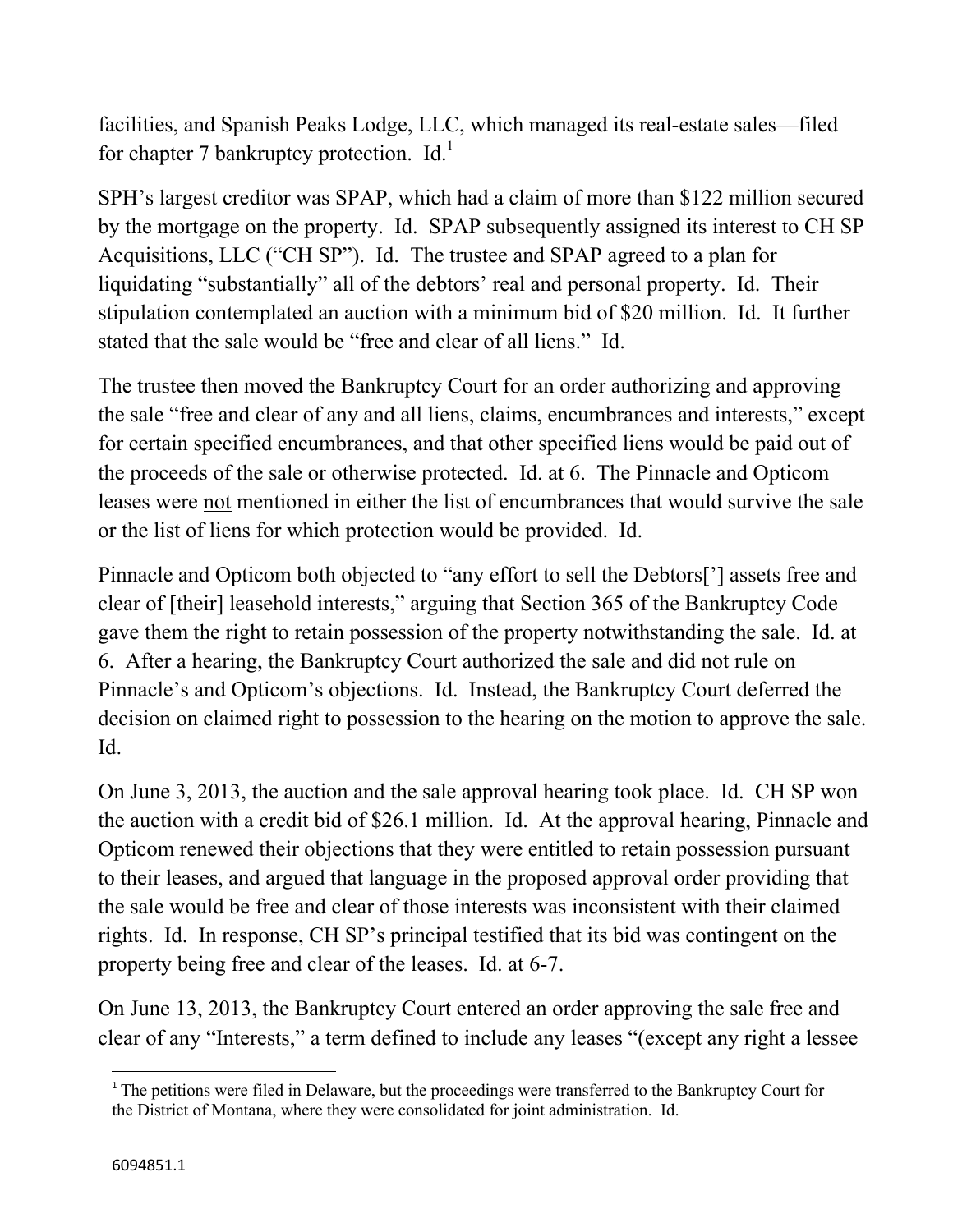may have under 11 U.S.C. § 365(h), with respect to a valid and enforceable lease, all as determined through a motion brought before the Court by proper procedure)." Id. at 7.

Both sides moved for clarification of the approval order. Id. Pinnacle and Opticom sought clarification that the order preserved their rights under the leases, while CH SP sought clarification that the order approved a sale free and clear of those interests. Id. The Bankruptcy Court denied having ruled one way or the other, explaining that it would not consider the issue until the parties had "file[d] an appropriate motion, notice[d] the matter for hearing, and present[ed] their evidence." Id. The trustee then filed a motion to reject the Pinnacle and Opticom leases on the ground that the subject property was no longer property of the estate. Id. CH SP moved for a determination that the property was free and clear of the leases. Id. Pinnacle and Opticom did not object to the trustee's motion, which was granted. Id. They did, however, renew their previous arguments as objections to CH SP's motion. Id. After a two-day evidentiary hearing on that motion, the Bankruptcy Court made the following findings of fact:

- Pinnacle had not operated a restaurant on the property since 2011;
- Pinnacle's rent was far below the property's fair market rental value of \$40,000 to \$100,000 per year;
- Opticom's lease was not recorded;
- The leases were executed "at a time when all parties involved were controlled by James J. Dolan";
- The leases were the subject of bona fide disputes;
- Citigroup's mortgage was senior to the leases; and
- The leases were not protected from foreclosure of the underlying mortgage by subordination or nondisturbance agreements.

Id. at 7-8. Based on those findings, the Bankruptcy Court—applying what it called a "case-by-case, fact-intensive, totality of the circumstances, approach"—held that the sale was free and clear of the Pinnacle and Opticom leases. Id. at 8.

Pinnacle and Opticom appealed to the U.S. District Court, which affirmed. Id. The District Court held that the sale extinguished the leases because the foreclosure of a mortgage would, under Montana law, terminate any leasehold interests junior to the mortgage. Id. at 9.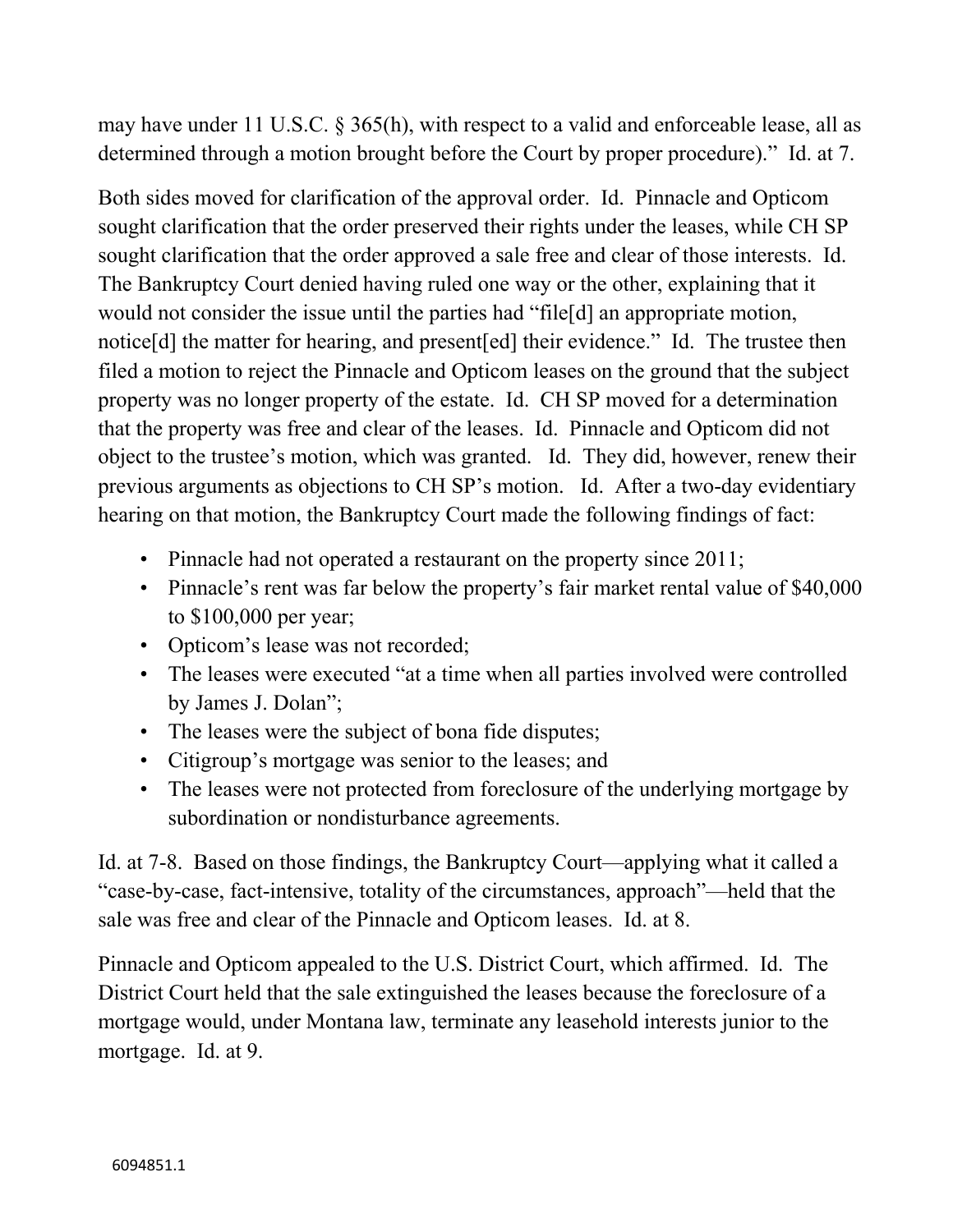#### **THE NINTH CIRCUIT'S DECISION**

The Ninth Circuit explained that two sections of the Bankruptcy Code were in apparent conflict: (1) Section 363, which authorizes the trustee to sell property of the estate, both within the ordinary course of business (see 11 U.S.C. § 363(c)), and outside of it (see 11 U.S.C. § 363(b)) sometimes authorized to be "free and clear of any interest in such property of an entity other than the estate," and (2) Section 365, which authorizes the trustee, "subject to the court's approval," to "assume or reject any executory contract or unexpired lease of the debtor." Id. at  $10-11$ .<sup>2</sup>

The Ninth Circuit noted that Section 365(h) of the Bankruptcy Code makes a special provision for rejected leases, which essentially provides that the rejection of an unexpired lease leaves a lessee in possession with two options: treat the lease as terminated (and make a claim against the estate for any breach), or retain any rights including a right of continued possession—to the extent those rights are enforceable outside of bankruptcy. Id.

The Ninth Circuit explained that a majority of courts to have addressed this issue have held that section 365 trumps section 363 and that the property cannot be sold "free and clear" of the leasehold. Id. at 12. However, the Ninth Circuit rejected this majority approach and explained that, "we agree with the Seventh Circuit that sections 363 and 365 do not conflict." Id. at  $14<sup>3</sup>$  The Ninth Circuit explained that "Where there is a sale, but no rejection (or a rejection, but no sale), there is no conflict." Id.<sup>4</sup>

l

<sup>&</sup>lt;sup>2</sup> The Bankruptcy Court had explained that, "Section 363, confers a right to sell property free and clear of 'any interest,' without excepting from that authority leases entitled to the protections of section 365." Id. at 12. Focusing on the statutory text, the Bankruptcy Court noted that lessees are entitled to seek "adequate protection" under section 363(e), so "Lessees . . . are therefore not without recourse in the event of a sale free and clear of their interests. Id. They have the right to seek protection under section 363(e), and upon request, the bankruptcy court is obligated to ensure that their interests are adequately protected." Id.

<sup>&</sup>lt;sup>3</sup> In Precision Industries, Inc. v. Qualitech Steel SBQ, LLC (In re Qualitech Steel Corp. & Qualitech Steel Holdings Corp.), 327 F.3d 537, 547 (7th Cir. 2003), the Seventh Circuit observed that "the statutory provisions themselves do not suggest that one supersedes or limits the other."

<sup>&</sup>lt;sup>4</sup> The Ninth Circuit explained that Section 365 has a "limited scope":

Section  $365(h)$ ... focuses on a specific type of event—the rejection of an executory contract by the trustee or debtor-in-possession—and spells out the rights of parties affected by that event. It says nothing at all about sales of estate property, which are the province of section 363.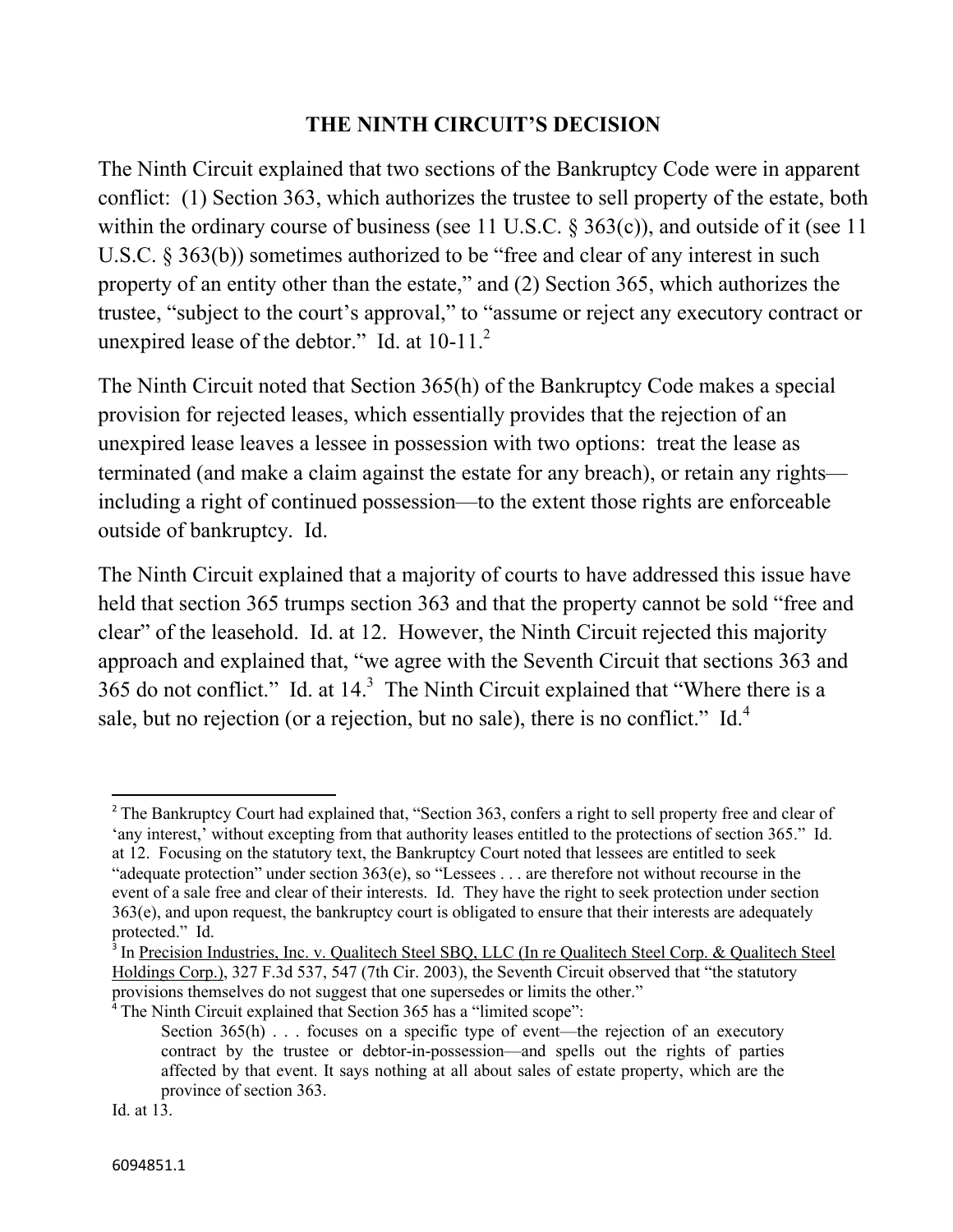The Ninth Circuit explained that "[t]he Pinnacle and Opticom leases were not "rejected" prior to the sale . . . Under our interpretation, then, section 365 was not triggered." Id. at 15. The Court also found that "Pinnacle and Opticom did not ask for adequate protection until *after* the sale had taken place." Id. at 16.

Additionally, the Ninth Circuit explained, "Under Montana law, a foreclosure sale to satisfy a mortgage terminates a subsequent lease on the mortgaged property." Id. at 16. The Court further explained:

SPH's bankruptcy proceeded, practically speaking, like a foreclosure sale—hardly surprising since its largest creditor was the holder of the note and mortgage on the property. Indeed, had SPH not declared bankruptcy, we can confidently say that there would have been an actual foreclosure sale. Such a sale would have terminated the Pinnacle and Opticom leases.

Id. at 17. The Court explained that Section 363(f)(1) allows a "free and clear" sale if "applicable nonbankruptcy law permits sale of such property free and clear of such interest," Id. at 16, and that, "[w]e see no reason to exclude the law governing foreclosure sales from the . . . language in section  $363(f)(1)$ ." Id. at 17. The Ninth Circuit explained:

We agree that section 365 embodies a congressional intent to protect lessees. But that intent is not absolute; it exists alongside other purposes and sometimes conflicts with them. To some extent, protecting lessees reduces the value of the estate—property presumably fetches a lower price if it is subject to a lease—and is therefore contrary to the goal of "maximizing creditor recovery," another core purpose of the Code. The statutory text is the best assurance we have that we are balancing competing purposes in the way Congress intended.

Id. at 17-18.

# **CONCLUSION**

Owners of leases, as well as lenders with security interests in such leases, should be aware of the implications of Ninth Circuit's recent decision in *Pinnacle Restaurant*.